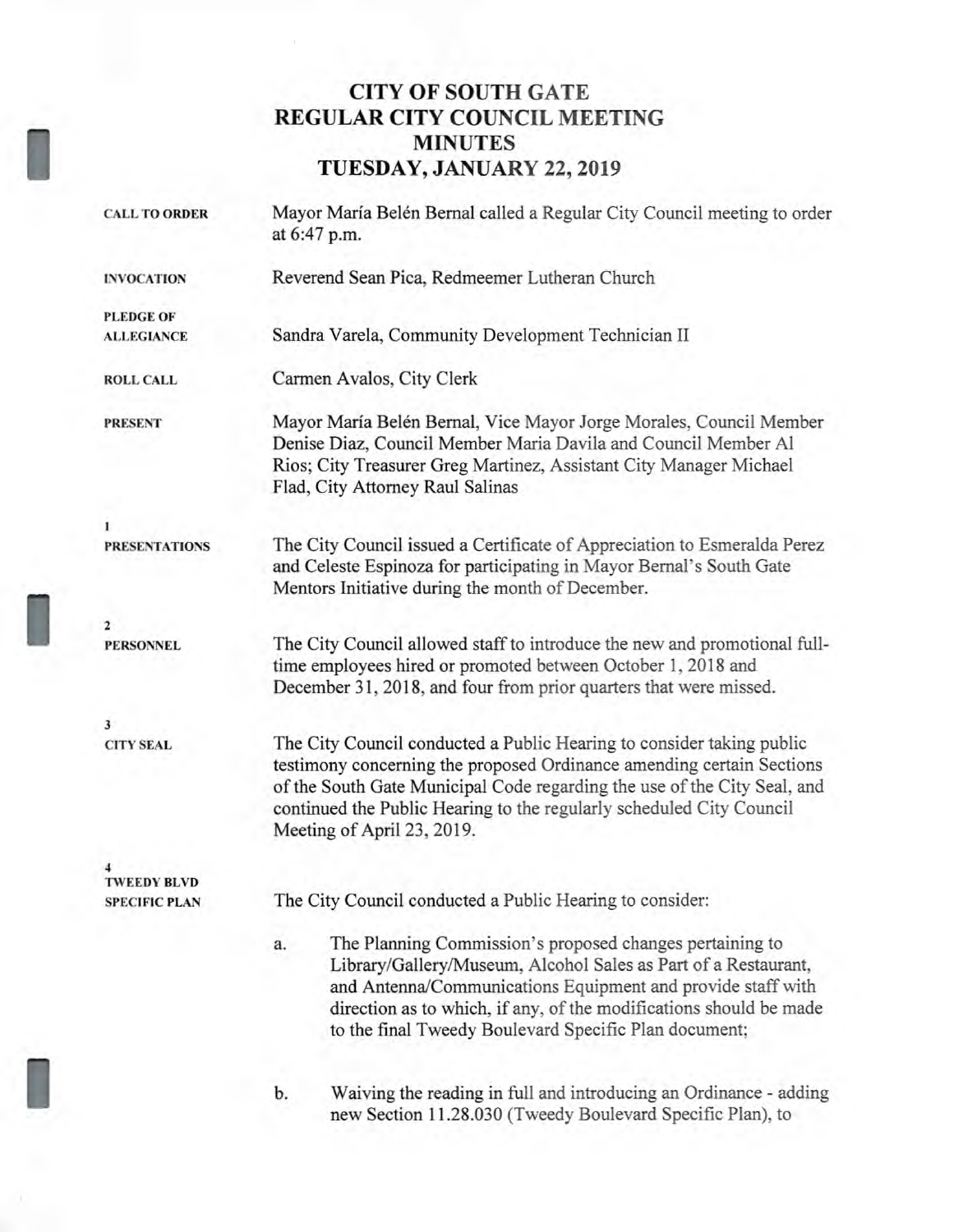Chapter 11.28 (Specific Plans), of Title 11 (Zoning), of the South Gate Municipal Code;

|                                             | Adopting a Resolution - approving General Plan Amendment No.<br>c.<br>2019-01 by adding place types "Light Industrial/Flex and<br>Manufacturing Distribution" to the Tweedy Educational District<br>and changing the residential General Plan designation of a portion<br>of the General Plan area from Neighborhood-Low to<br>Neighborhood Medium; and                                                                                                                                                                                                                                                                                                                           |  |  |  |  |
|---------------------------------------------|-----------------------------------------------------------------------------------------------------------------------------------------------------------------------------------------------------------------------------------------------------------------------------------------------------------------------------------------------------------------------------------------------------------------------------------------------------------------------------------------------------------------------------------------------------------------------------------------------------------------------------------------------------------------------------------|--|--|--|--|
|                                             | Adopting a Resolution - approving the Initial Study and Negative<br>d.<br>Declaration, dated April 19, 2017, pertaining to the Tweedy<br>Boulevard Specific Plan.                                                                                                                                                                                                                                                                                                                                                                                                                                                                                                                 |  |  |  |  |
|                                             | This item was continued to the April 23, 2019 City Council Meeting.                                                                                                                                                                                                                                                                                                                                                                                                                                                                                                                                                                                                               |  |  |  |  |
| 5<br><b>BUSINESS</b>                        |                                                                                                                                                                                                                                                                                                                                                                                                                                                                                                                                                                                                                                                                                   |  |  |  |  |
| <b>LICENSE</b>                              | The City Council conducted a Public Hearing and unanimously approved<br>the six-month compliance review of the Live Entertainment Permit for<br>Buena Mesa restaurant, located at 5861 Firestone Boulevard by motion of<br>Vice Member Morales and seconded by Council Member Davila.                                                                                                                                                                                                                                                                                                                                                                                             |  |  |  |  |
|                                             | Joe Perez, Community Development gave a brief presentation on this<br>item.                                                                                                                                                                                                                                                                                                                                                                                                                                                                                                                                                                                                       |  |  |  |  |
|                                             | Mayor Bernal opened the Public Hearing.                                                                                                                                                                                                                                                                                                                                                                                                                                                                                                                                                                                                                                           |  |  |  |  |
|                                             | Ralph Verdugo, 5861 Firestone Boulevard said that the restaurant is doing<br>well. The Food Network is going to do a spot on the resident. They have<br>had some problems with transients but the Police Department has been<br>very responsive.                                                                                                                                                                                                                                                                                                                                                                                                                                  |  |  |  |  |
|                                             | Council Member Davila has visited the restaurant and enjoyed the food.                                                                                                                                                                                                                                                                                                                                                                                                                                                                                                                                                                                                            |  |  |  |  |
|                                             | Council Member Diaz has also visited the restaurant and has also enjoyed<br>the food.                                                                                                                                                                                                                                                                                                                                                                                                                                                                                                                                                                                             |  |  |  |  |
| <b>COMMENTS FROM</b><br><b>THE AUDIENCE</b> | Virginia Johnson, 5751 McKinley Avenue is sorry to hear the Alvie<br>Betancourt is leaving the City. She stated that the libraries are not<br>receiving current editions of the local newspaper. She is concerned that<br>the Parking Study Meeting regarding the Eastside of the City is scheduled<br>on the same date and time as the City Council Meeting and this is the only<br>parking meeting that they scheduled for a Tuesday. Art Cervantes,<br>Assistant City Manager/Public Works Director has scheduled a parking<br>meeting for Area 4 to accommodate the residents that were not able to<br>attend for Wednesday, January 30, 2019. Also, there is Street Sweeping |  |  |  |  |

Page **2** of **9**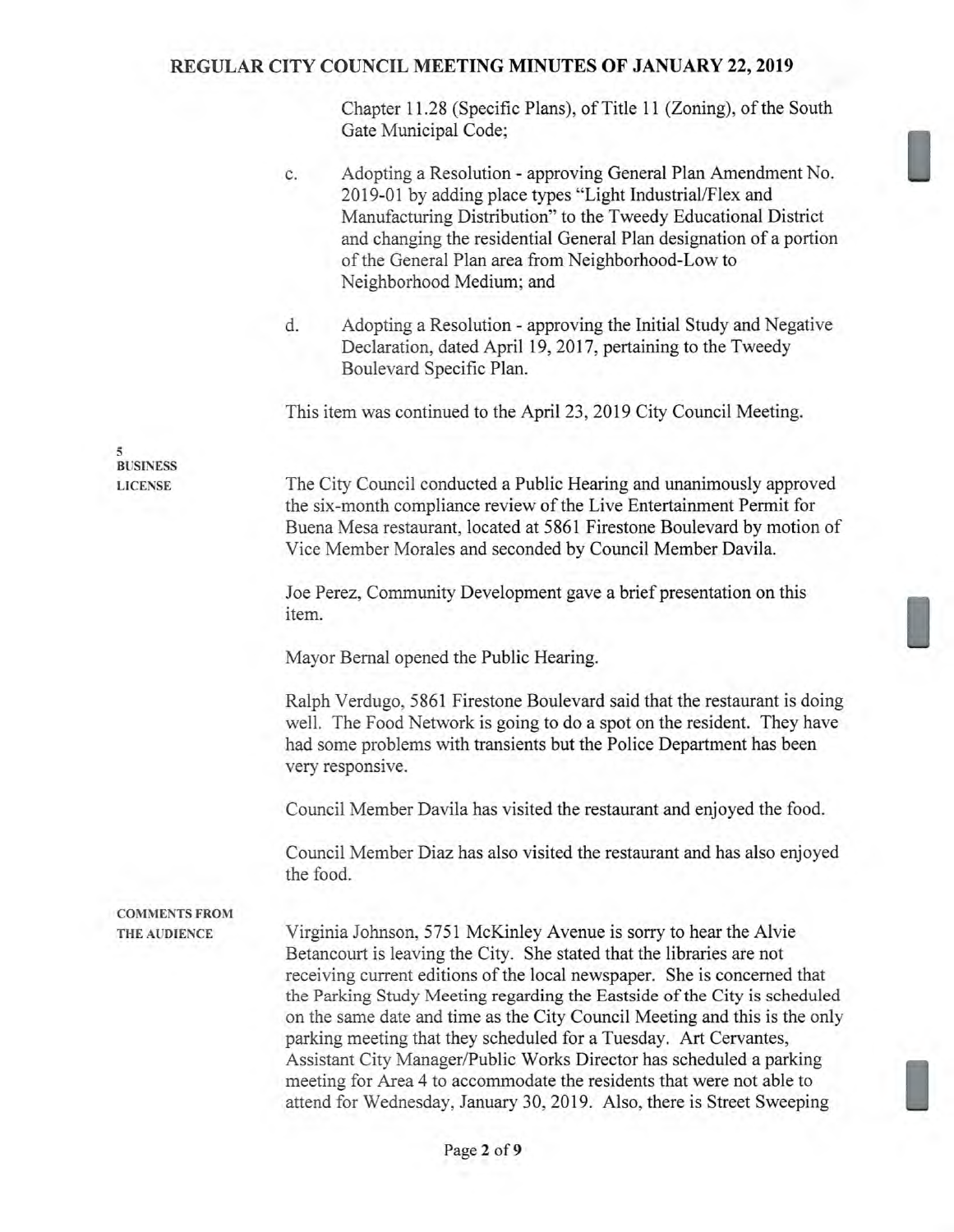# **COMMENTS FROM**

**THE AUDIENCE CONT'D** now on Holidays and asked if Code Enforcement will be following this same schedule. She thanked Joe Perez, Community Development Director and City Staff for making it possible to visit the Vermont permanent housing facility in Gardenia. She noticed, there is no curfew, there are three meals a day, air conditioning, the residents can have alcohol and drugs in their units but the staff will try to dissuade this behavior but she believes this is just a way for the State to try to make California look better for the future Olympic Games.

> Darrell Hatch, County Sanitation District stated that he has been working with County for the 18 years and he spoke about contract negotiations between the Sanitation District and the Employees.

Orman Gaspar, Santa Barbara said that he was informed by his tenant that the City has placed a median down the center of Firestone Boulevard which limits his access to his business and reports that his business is down 40% due to the median. As the owner of the property, he is upset that he did not receive any type of notice from the City. He requested that City Staff meet with him to discuss this matter further.

Ben Rod, Firestone Boulevard business owner stated that since the median was put in place he has lost about 50% of his business and continues to get worse. His employees are complaining because he is having to cut their hours. He has been trying to talk to someone from the City since October with no response.

### **REPORTS AND COMMENTS**

I

**FROM CITY OFFICIALS** Joe Perez, Community Development Director informed everyone that on January 23, 2019 we will be having our homeless count at the South Gate Senior Center, we will have a Career Expo which is sponsored by HUB Cities and the Chamber of Commerce on January 31<sup>st</sup> at the South Gate Park Auditorium and lastly the METRO is hosting an update on the West Santa Ana Branch Project on Saturday, February 2<sup>nd</sup> at the South Gate Girls Clubhouse.

> Art Cervantes, Assistant City Manager/Public Works Director stated the City was awarded a 4.6 million dollar grant to make improvements on Tweedy Boulevard.

Mike Flad, City Manager spoke on the UTLA strike and the deal points to a possible contract. He had a very productive trip to Sacramento for the California Contract Cities legislative action day wherein he had the opportunity to meet face to face with legislatures. His discussion focused on the States pressure on housing and provided push back to Senator Weiner's Office with regards to how these types of housing projects impact communities like ours. Redevelopment 2.0 and protecting police services were discussed as well.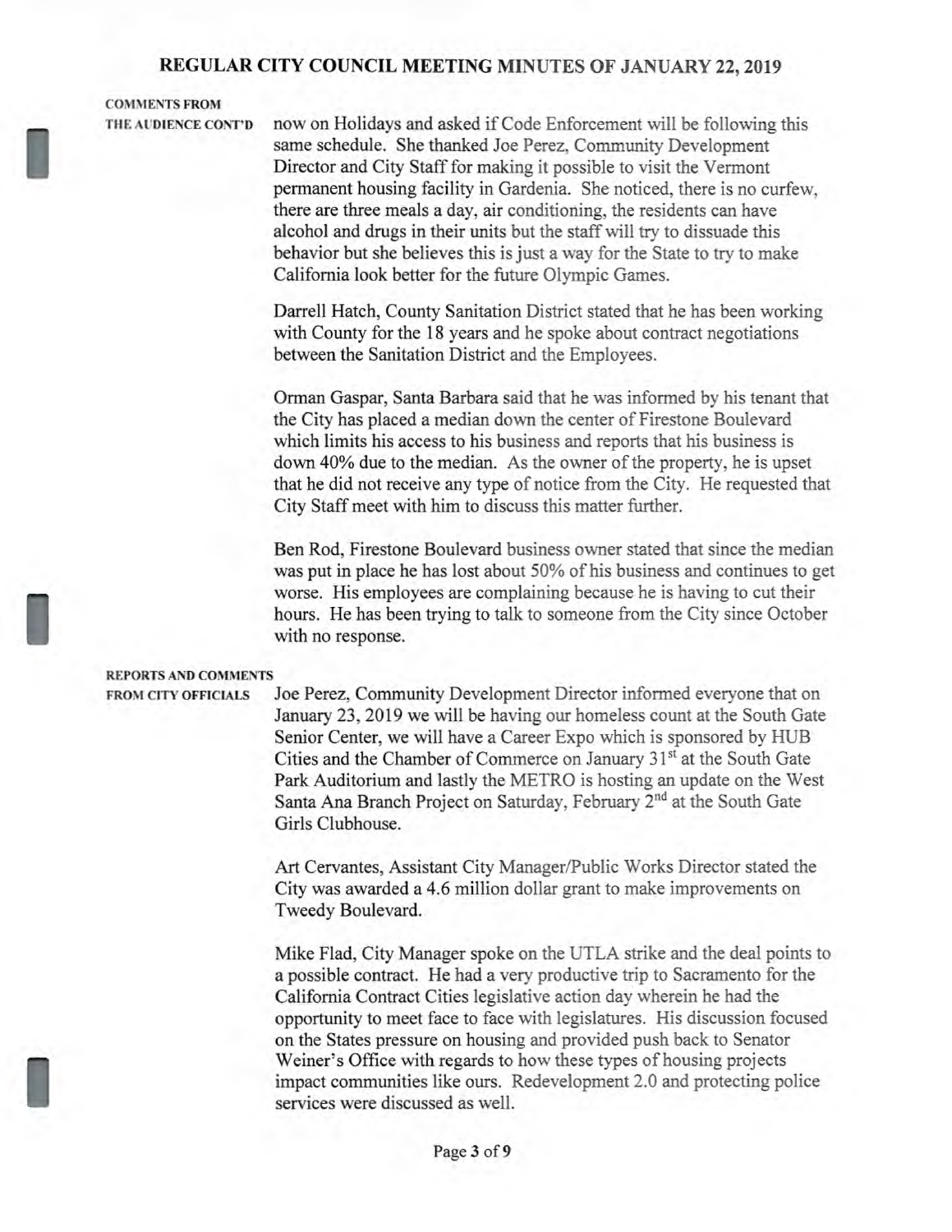#### **REPORTS AND COMMENTS FROM CITY OFFICIALS**

**CONT'D** Raul Salinas, City Attorney said that he normally doesn't comment when employees leave the City but Alvie Betancourt is leaving the City and during Mr. Salinas's early years with the City, when we were trying to search for documents and embroiled in litigation he was there helping us. We were successful in our litigation in partial due to Mr. Betancourt's help. The City Attorney's Office owes him a great deal of gratitude and will miss him.

> Greg Martinez, City Treasurer spoke on the passing of Allen Treen. He also stated that he will be working the Homeless Count and encouraged people to volunteer.

Carmen Avalos, City Clerk said that Council did receive the most current version of the UTLA agreement and she also emailed to each member of Council as soon as she received it. Last week she attended the Community Voter Outreach Committee at the County. Our auditorium will be used during the election on March 5<sup>th</sup> for those City's that did not consolidate. More than half the county have already transitioned to having their elections aligned to the next Presidential Election. The County is looking into the possibility of having Vote Centers and making those available for March of 2020. They are excited about the new voting system that is coming online in 2020 and the possibility of having more people being able to vote.

Council Member Diaz said that along with the Mayor she attended "WELL" Water Education for Latino Leaders. It was a three day water education conference on how communities of color get overlooked when it comes to water issues. It is a six month training traveling throughout the State of California.

Council Member Rios said that he attended the METRO Next Gen meeting in Bell. It was an opportunity for the communities to speak on METRO and the bus routes. He also attended the Urban Orchard Event this weekend and is very excited about the plans.

Council Member Davila also attended the Urban Orchard Community Meeting and thought it was a very successful event. She informed Council that the City of Bellflower decided to pull out of Eco Rapid Transit.

Vice Mayor Morales attended the California League of Contract Cities Legislative Tour and feels that this is going to be an incredibly tough year for local government. There are a lot of issues with the taking away of local control. He congratulated Alvie Betancourt on his new job.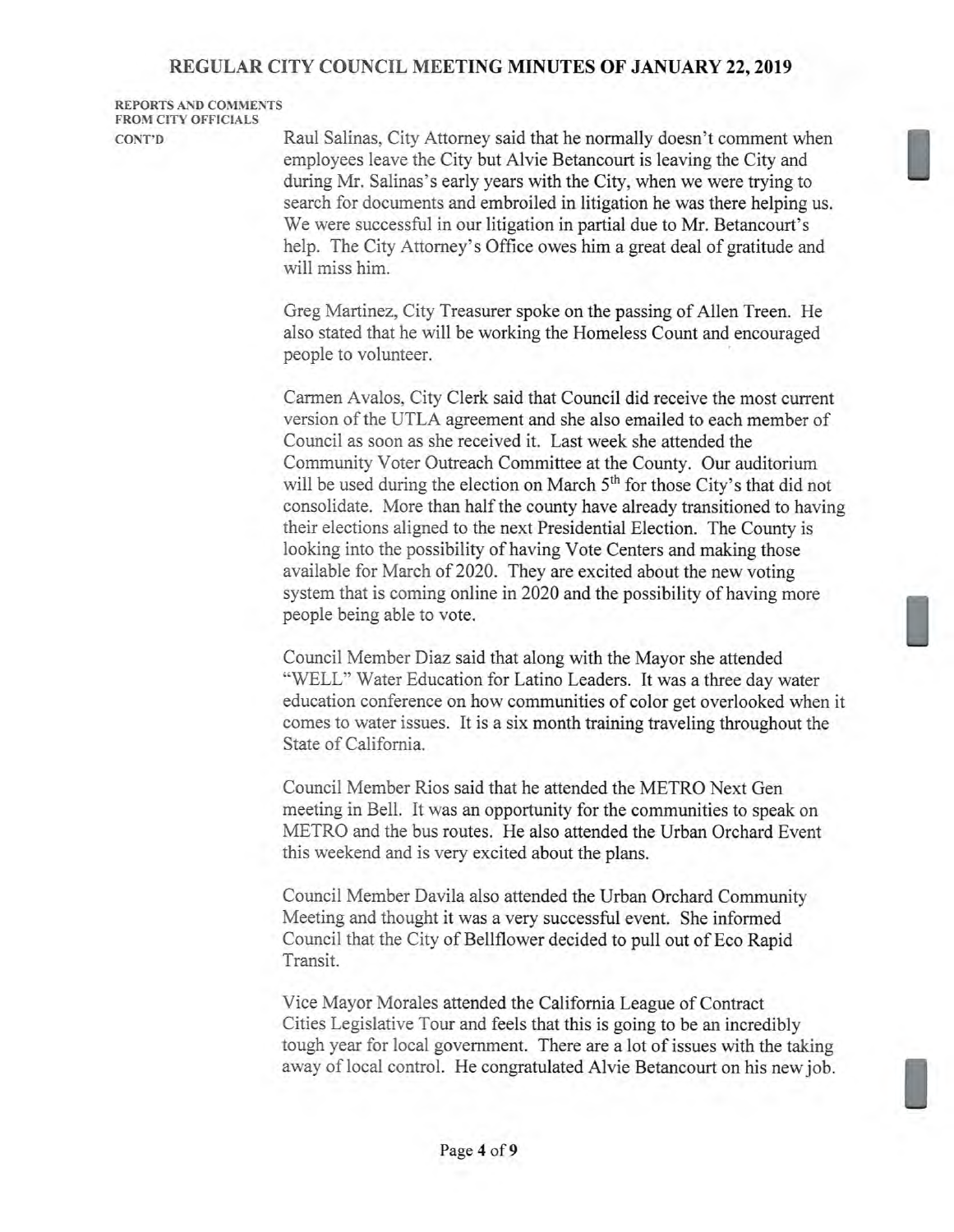#### **REPORTS AND COMMENTS FROM CITY OFFICIALS**

**CONT'D** Mayor Bernal asked if any residents have contacted the City regarding payment options because they were experiencing hard ship because of the government shut down.

> Mr. Flad responded that the first thing that we are most worried about is HUD funding and the vouchers.

Mr. Perez stated that in regards to Section 8 funding we are covered all the way through February and HUD just indicated to us that we can use our reserves. The reserves should cover us through at least half of March.

Mayor Bernal attended the ICA meeting and they are getting ready for their winter seminar on February 2, 2019. ICA focus on public safety, business matters and economy. Along with Council Member Davila she attended the Northgate reopening and she met with AltaMed. The Mayor spoke on the "WELL" program and how it is not only for Latino Elected Officials but Elected Officials that represent communities that are larger Latinos. She is looking forward to learning more about this program.

The Mayor attended the County Sanitation District meeting and thanked Mr. Hatch for being here tonight. There is another meeting tomorrow and will review the letters and emails that she has received from Sanitation District employees.

**CONSENT CALENDAR** Agenda Items 6, 7, 9, 10, 11, 12, and 14 were unanimously approved by motion of Vice Mayor Morales and seconded by Council Member Davila. Items 8, 13 and 15 were pulled for discussion.

**6 ASSESSMENT** 

**DISTRICT The City Council unanimously adopted Resolution No. 7843 entitled –** Resolution of the City Council of the City of South Gate, California, initiating the annual proceedings for the levy of the Fiscal Year 2019/20 assessments and ordering the preparation of an Engineer's Report for the Street Lighting and Landscaping Maintenance District No. 1 during consent calendar.

**7 WIRELESS** 

**COMMUNICATION** The City Council considered unanimously approved A and B during consent calendar.

> a. Approved Amendment No. 1 to Contract No. 2873 with Bear Communications, Inc., (successor-in-interest to Advanced Electronics, Inc.) extending maintenance services and a related FCC license for the City's radio communication system through June 30, 2019, in the amount of \$34,958; and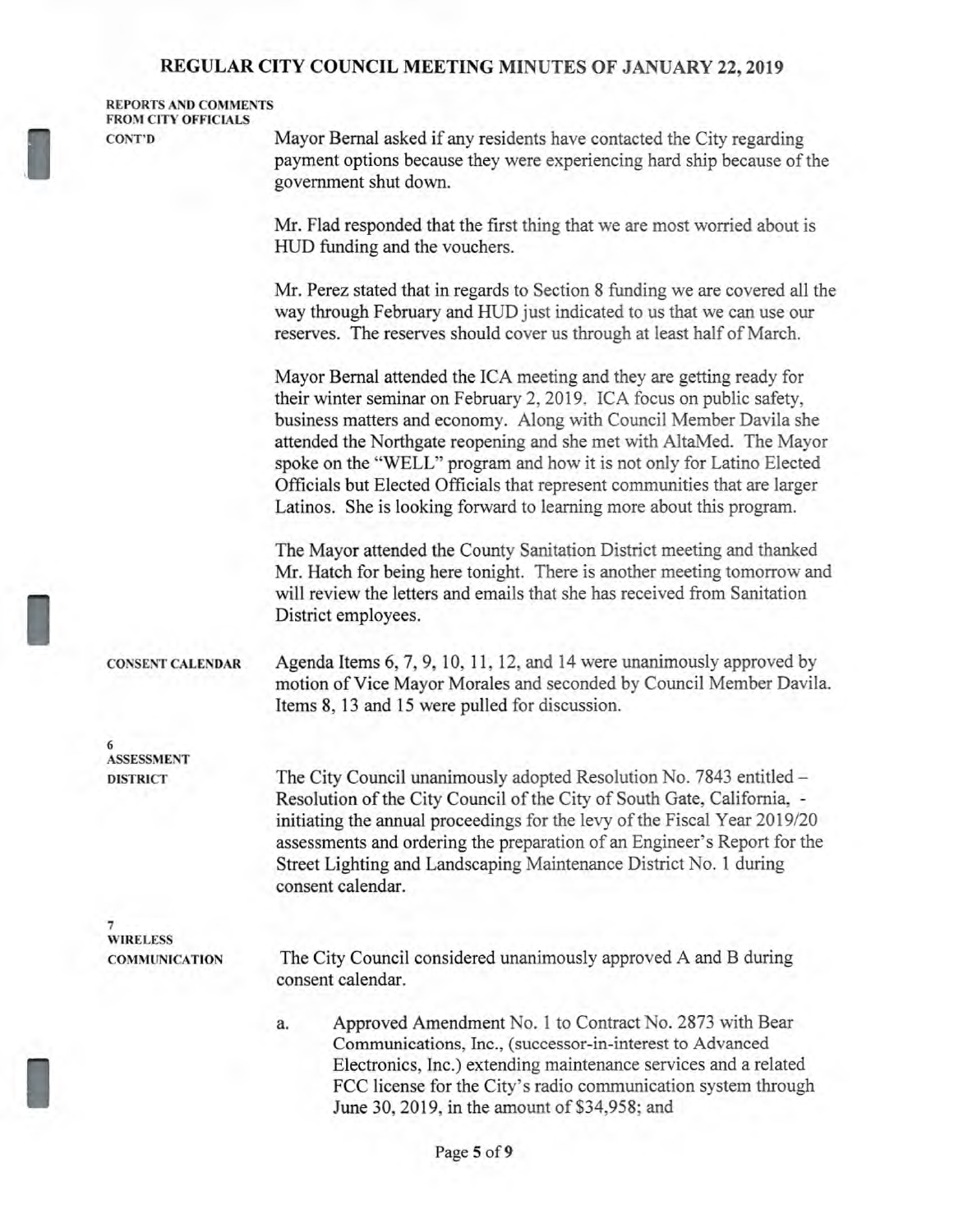| 7<br><b>WIRELESS</b><br>COMMUNICATION   |                                                                                                                                                                 |                                                                                                                                                                                                                                                                                      |  |  |  |
|-----------------------------------------|-----------------------------------------------------------------------------------------------------------------------------------------------------------------|--------------------------------------------------------------------------------------------------------------------------------------------------------------------------------------------------------------------------------------------------------------------------------------|--|--|--|
| CONT'D                                  | b.                                                                                                                                                              | Authorized the Mayor to execute Amendment No. 1 in a form<br>acceptable by the City Attorney.                                                                                                                                                                                        |  |  |  |
| 8                                       |                                                                                                                                                                 |                                                                                                                                                                                                                                                                                      |  |  |  |
| <b>SIGNAL</b><br><b>SYNCHRONIZATION</b> | The City Council approved A and B by motion of Mayor Bernal and<br>seconded by Council Member Rios. Council Member Davila and Council<br>Member Diaz abstained. |                                                                                                                                                                                                                                                                                      |  |  |  |
|                                         | a.                                                                                                                                                              | Approved an Agreement (Contract No. 3500) with Iteris, Inc., to<br>provide engineering plans, specifications and estimates for the<br>Tweedy Boulevard Signal Synchronization Project, LAMTA ID<br>F7309, City Project No. 514-TRF, in the amount not-to-exceed<br>\$169,929; and    |  |  |  |
|                                         | b.                                                                                                                                                              | Authorized the Mayor to execute the Agreement in a form<br>acceptable to the City Attorney.                                                                                                                                                                                          |  |  |  |
|                                         | ROLL CALL: Mayor Bernal, yes; Vice Mayor Morales, yes; Council<br>Member Rios, yes; Council Member Davila, abstain; Council Member<br>Diaz, abstain.            |                                                                                                                                                                                                                                                                                      |  |  |  |
| 9                                       |                                                                                                                                                                 |                                                                                                                                                                                                                                                                                      |  |  |  |
| <b>PARKING</b>                          | The City Council unanimously approved A, B, C, D and E during the<br>consent calendar.                                                                          |                                                                                                                                                                                                                                                                                      |  |  |  |
|                                         | a.                                                                                                                                                              | Approved an Agreement (Contract No. 3501) with EC<br>Construction to construct the Hildreth Avenue Traffic Mitigation<br>Project, City Project No. 600-ST (Project) and award the Base Bid<br>- Schedule A and Additive Bid - Schedule B, in the amount not-to-<br>exceed \$254,411; |  |  |  |
|                                         | b.                                                                                                                                                              | Appropriated \$94,411 in Measure M funds to Account No. 311-<br>790-39-9472 to fund the project;                                                                                                                                                                                     |  |  |  |
|                                         | c.                                                                                                                                                              | Authorized the Director of Administrative Services to transfer<br>\$15,000 in Measure R funds and \$120,000 in Measure M funds<br>from Account No. 311-790-31-9447 to Account No. 311-790-39-<br>9472 to fund the project;                                                           |  |  |  |
|                                         | d.                                                                                                                                                              | Authorized the Mayor to execute the Agreement in a form<br>acceptable to the City Attorney; and                                                                                                                                                                                      |  |  |  |
|                                         | e.                                                                                                                                                              | Approved the Notice of Exemption for the construction of the<br>Project and direct the City Clerk to file it with the Los Angeles<br>County Recorder's Office.                                                                                                                       |  |  |  |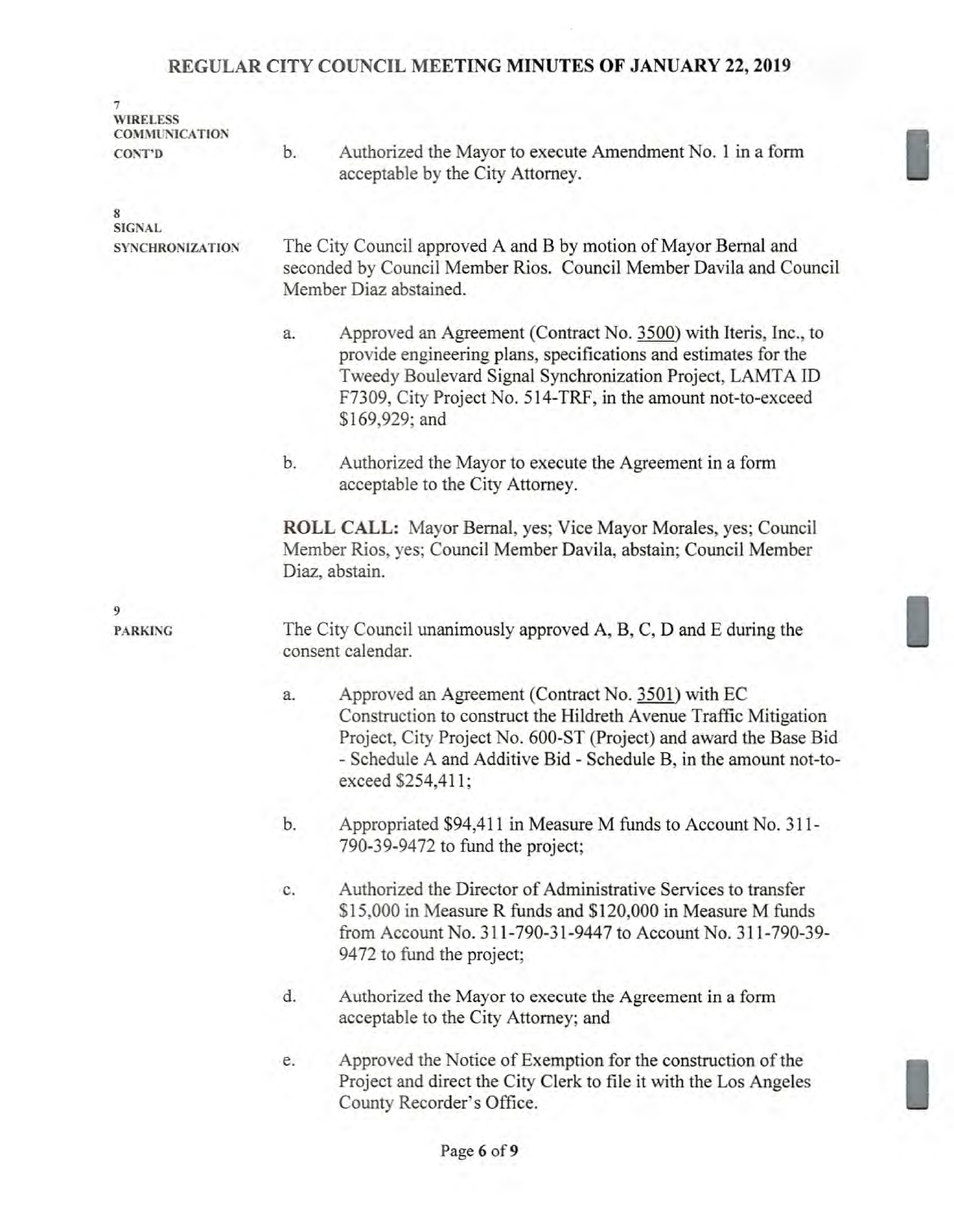|                                             | 10<br><b>URBAN GREENING</b>                 |                                                                                                                                                                                                  | The City Council unanimously approved A and B during the consent<br>calendar.                                                                                                              |  |  |  |
|---------------------------------------------|---------------------------------------------|--------------------------------------------------------------------------------------------------------------------------------------------------------------------------------------------------|--------------------------------------------------------------------------------------------------------------------------------------------------------------------------------------------|--|--|--|
|                                             |                                             | Approved Amendment No. 1 to Contract No. 3352 with The Trust for<br>a.<br>Public Land for supplemental environmental soil characterization<br>studies, in the amount not-to-exceed \$34,350; and |                                                                                                                                                                                            |  |  |  |
|                                             |                                             |                                                                                                                                                                                                  | b. Authorized the Mayor to execute Amendment No. 1 in a form<br>acceptable to the City Attorney.                                                                                           |  |  |  |
|                                             | 11                                          |                                                                                                                                                                                                  |                                                                                                                                                                                            |  |  |  |
| <b>MEMORANDUM OF</b><br><b>UNDERSTANING</b> |                                             | The City Council unanimously approved A and B during the consent<br>calendar.                                                                                                                    |                                                                                                                                                                                            |  |  |  |
|                                             |                                             | a.                                                                                                                                                                                               | Approved the Side Letter of Agreement (Amendment No. 2 to<br>Contract 3393) with the South Gate Police Management<br>Association regarding retiree medical for lateral peace officers; and |  |  |  |
|                                             |                                             | b.                                                                                                                                                                                               | Authorized the Mayor to execute the Side Letter of Agreement in a<br>form acceptable to the City Attorney.                                                                                 |  |  |  |
|                                             | 12                                          |                                                                                                                                                                                                  |                                                                                                                                                                                            |  |  |  |
|                                             | <b>MEMORANDUM OF</b><br><b>UNDERSTANING</b> | The City Council unanimously approved A and B during the consent<br>calendar.                                                                                                                    |                                                                                                                                                                                            |  |  |  |
|                                             |                                             | a.                                                                                                                                                                                               | Approved the Side Letter of Agreement (Amendment No. 2 to<br>Contract 3394) with the South Gate Police Officers' Association<br>regarding retiree medical for lateral peace officers; and  |  |  |  |
|                                             |                                             | b.                                                                                                                                                                                               | Authorized the Mayor to execute the Side Letter of Agreement in a<br>form acceptable to the City Attorney.                                                                                 |  |  |  |
|                                             | 13                                          |                                                                                                                                                                                                  |                                                                                                                                                                                            |  |  |  |
|                                             | <b>QUARTERLY REPORT</b>                     | The City Council unanimously received and filed the First Quarter<br>Financial Report for Fiscal Year 2018/19 by motion of Mayor Bernal and<br>seconded by Council Member Davila.                |                                                                                                                                                                                            |  |  |  |
|                                             | 14                                          |                                                                                                                                                                                                  |                                                                                                                                                                                            |  |  |  |
|                                             | <b>SIDEWALK</b><br><b>IMPROVEMENTS</b>      |                                                                                                                                                                                                  | The City Council unanimously approved A, B and C during the consent<br>calendar.                                                                                                           |  |  |  |
|                                             |                                             | a.                                                                                                                                                                                               | Accepting completion of construction, effective November 16,                                                                                                                               |  |  |  |
|                                             |                                             |                                                                                                                                                                                                  |                                                                                                                                                                                            |  |  |  |
|                                             |                                             |                                                                                                                                                                                                  | 2018, of the Citywide Sidewalk Improvements Project, Phase V<br>and the Walnut Street Parking Lot Improvements, City Project No.<br>566-ST;                                                |  |  |  |
|                                             |                                             |                                                                                                                                                                                                  |                                                                                                                                                                                            |  |  |  |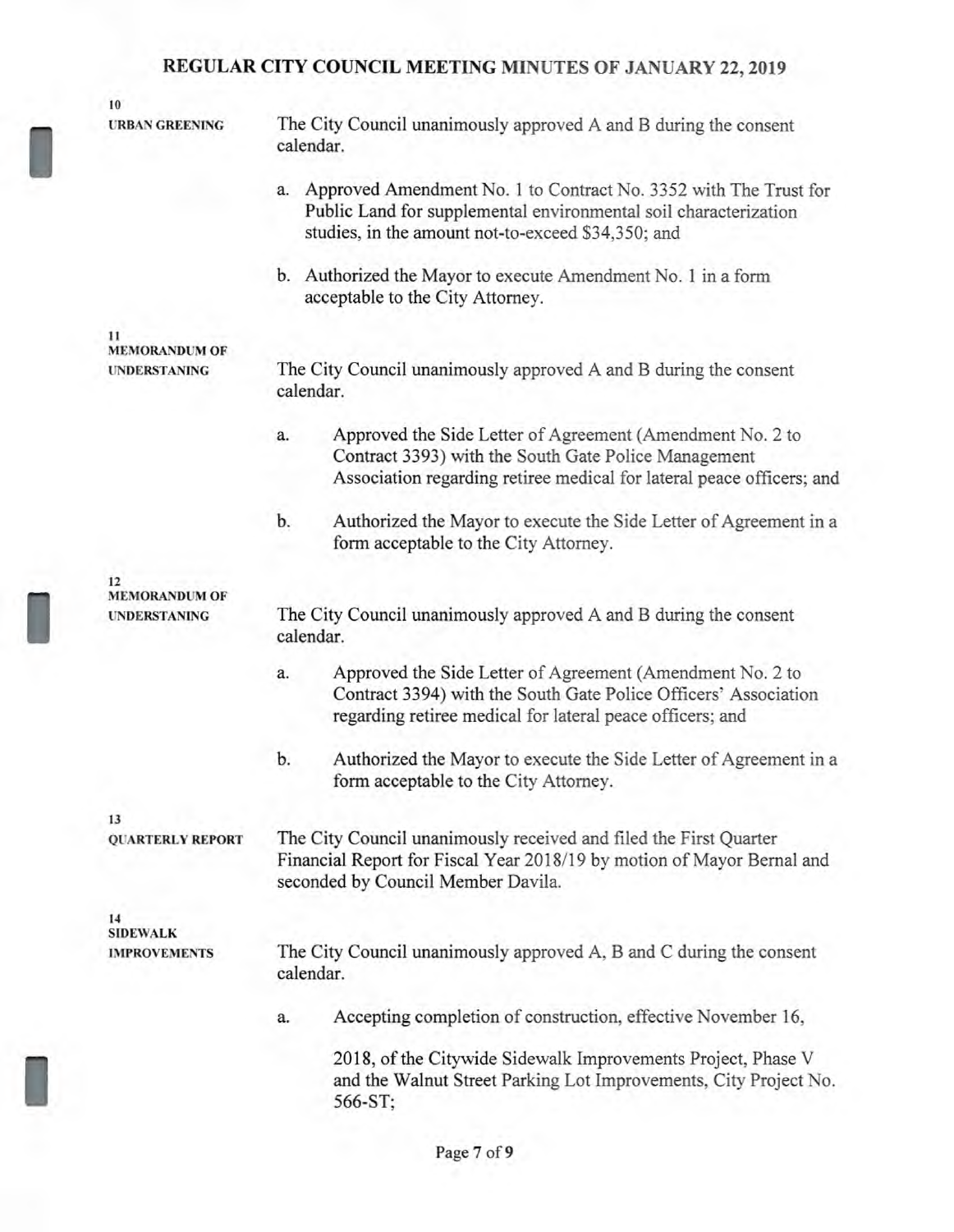| 14<br><b>SIDEWALK</b><br><b>IMPROVEMENTS</b> |                                                                                                                                                                   |                                                                                                                                                               |                                                                  |  |  |  |
|----------------------------------------------|-------------------------------------------------------------------------------------------------------------------------------------------------------------------|---------------------------------------------------------------------------------------------------------------------------------------------------------------|------------------------------------------------------------------|--|--|--|
| CONT'D                                       | b.                                                                                                                                                                | Approving owner-initiated Change Order No. 2 to Contract No.<br>3446 to fund final construction quantities for the Project, in the<br>amount of \$45,706; and |                                                                  |  |  |  |
|                                              | c.                                                                                                                                                                | Angeles County Recorder's Office.                                                                                                                             | Directing the City Clerk to file a Notice of Completion with Los |  |  |  |
| 15                                           |                                                                                                                                                                   |                                                                                                                                                               |                                                                  |  |  |  |
| <b>MINUTES</b>                               | The City Council approved A, B, C, and D by Council Member Rios and<br>seconded by Council Member Davila. Vice Mayor Morales abstained on<br>Item 1c.             |                                                                                                                                                               |                                                                  |  |  |  |
|                                              | a.                                                                                                                                                                | Approving the Special and Regular Meeting minutes of November<br>13, 2018; and                                                                                |                                                                  |  |  |  |
|                                              | b.                                                                                                                                                                | Approving the Special and Regular Meeting minutes of November<br>27, 2018; and                                                                                |                                                                  |  |  |  |
|                                              | c.                                                                                                                                                                | Approving the Special and Regular Meeting minutes of December<br>11, 2018; and                                                                                |                                                                  |  |  |  |
|                                              | d.                                                                                                                                                                | Approving the Special Meeting minutes of January 10, 2019.                                                                                                    |                                                                  |  |  |  |
|                                              | ROLL CALL: Mayor Bernal, yes; Vice Mayor Morales, abstain for Item<br>1c; Council Member Rios, yes; Council Member Davila, yes; Council<br>Member Diaz, yes.      |                                                                                                                                                               |                                                                  |  |  |  |
| 16                                           |                                                                                                                                                                   |                                                                                                                                                               |                                                                  |  |  |  |
| <b>CITY COUNIL</b>                           | The City Council unanimously approved the City Council Goals for Fiscal<br>Year 2018/19 by motion of Vice Mayor Morales and seconded by Mayor<br>Bernal.          |                                                                                                                                                               |                                                                  |  |  |  |
|                                              |                                                                                                                                                                   |                                                                                                                                                               |                                                                  |  |  |  |
| 17<br><b>WARRANTS</b>                        | The City Council unanimously approved the Warrants and Cancellations<br>for January 22, 2019 by motion of Council Auditor Davila and seconded<br>by Mayor Bernal. |                                                                                                                                                               |                                                                  |  |  |  |
|                                              | Voids:                                                                                                                                                            | Total of Checks:                                                                                                                                              | \$1,929,378.96<br>1,200.00)<br>$($ \$                            |  |  |  |
|                                              |                                                                                                                                                                   | Total Payroll Deductions:<br>Grand Total:                                                                                                                     | 335,753.18<br>S<br>\$1,592,425.78                                |  |  |  |
|                                              | Cancellations: 80711                                                                                                                                              |                                                                                                                                                               |                                                                  |  |  |  |
|                                              |                                                                                                                                                                   |                                                                                                                                                               |                                                                  |  |  |  |